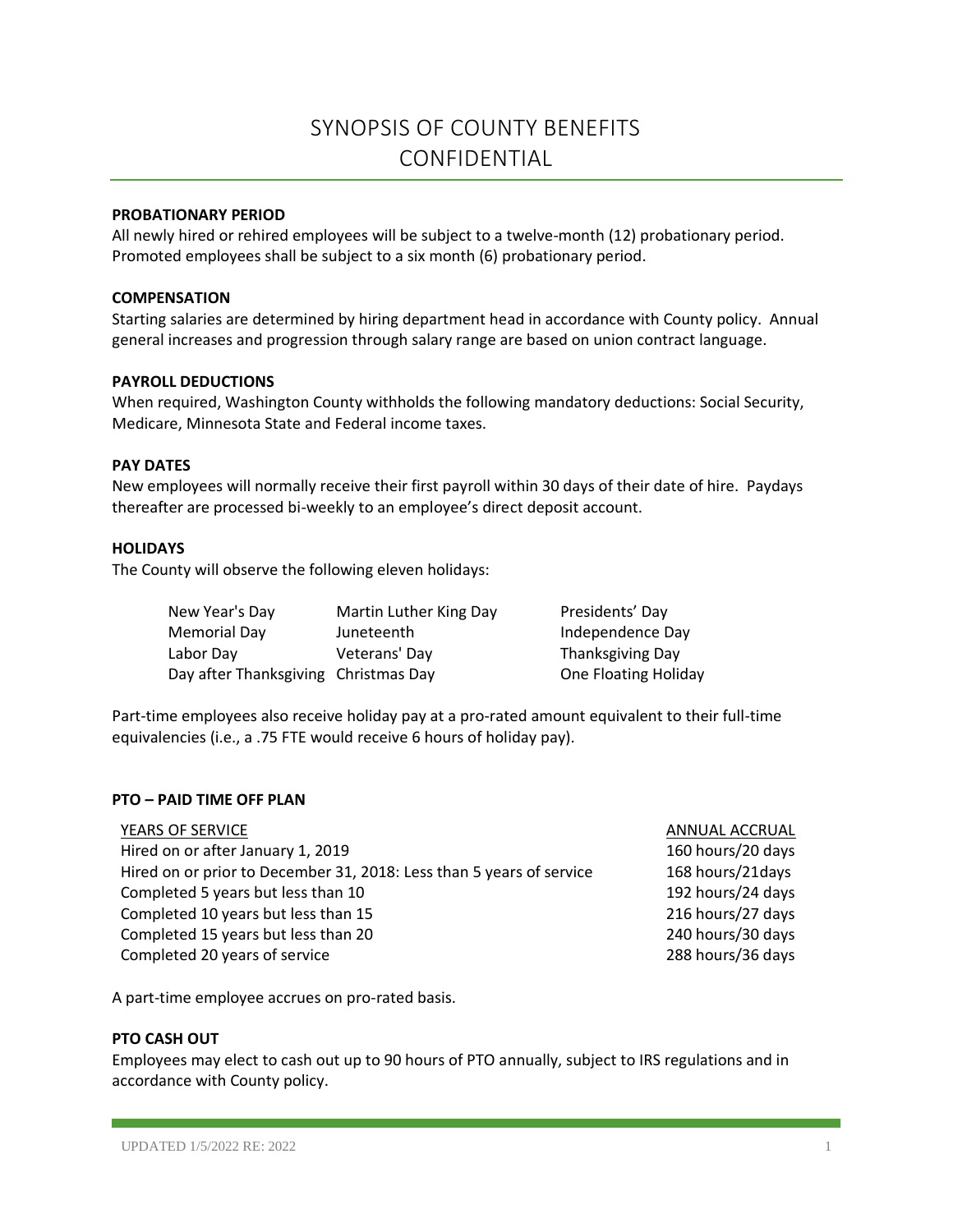# **INSURANCE BENEFITS PROGRAM**

The County's Cafeteria Benefit Plan gives employees an opportunity to design a benefit package that fits their personal needs and goals. Employees whose FTE is .50 or greater are eligible to participate in all insurance benefits.

- Basic life in the amount of 1X's annual earnings plus \$10,000 (\$200,000 max) is provided at no cost to the employee.
- Accidental Death and Dismemberment (AD&D) coverage in the amount of 1X's annual earnings plus \$10,000 (\$200,000 max) is provided at no cost to the employee.
- Long Term Disability (LTD) at a 60% income replacement level to a \$4,000 per month maximum benefit provided at no cost to the employee.

Please refer to the Design your Benefits booklet for additional information regarding your benefit offerings, available at WashNet under Human Resources/Benefits or click *[here](https://washnet.co.washington.mn.us/depts/hr/benefits2/Shared%20Documents/CurrentBenefitBook.pdf?csf=1&e=CmQiSr)*.

### **RETIREMENT PROGRAMS**

PERA: Public Employee Retirement Association

Participation in PERA is mandatory, automatic and contributions are based on your position and the associated plan.

| PERA PLAN   | <b>COUNTY CONTRIBUTION</b> | <b>EMPLOYEE CONTRIBUTION</b> |
|-------------|----------------------------|------------------------------|
| Coordinated | 7.5% of salary             | 6.5% of salary               |

# POST EMPLOYMENT HEALTH CARE SAVINGS PLAN

Participation in the Post Employment Health Care Savings Plan (HCSP) is required. The HCSP is an employer-sponsored program that allows employees to save money, tax-free, to use upon termination of employment to pay for eligible health care expenses. Assets in the account will accumulate tax-free, and since payouts are used for approved health care expenses, they will remain tax free. This program is offered through the Minnesota State Retirement System (MSRS).

| DATE OF HIRE               | PTO UPON   | PTO ABOVE THIS # ON  | LUMP SUM PER      |
|----------------------------|------------|----------------------|-------------------|
|                            | SEPARATION | DECEMBER 1 EACH YEAR | <b>PAY PERIOD</b> |
| All Confidential Employees | 50%        | 475 HOURS            | \$25              |

# SECTION 457(b) DEFERRED COMPENSATION PLAN

Washington County offers two §457(b) voluntary deferred compensation plans through payroll deductions on a pre-tax and/or post-tax basis: MNDCP and Nationwide.

# **PUBLIC SERVICE LOAN FORGIVENESS (Federal Direct Loan) FOR INCOME-DRIVEN REPAYMENT PLANS**

Washington County qualifies as a "public service organization" to help you qualify for this partial student loan forgiveness program. [www.StudentAid.gov/publicservice.](http://www.studentaid.gov/publicservice)

#### **LEARNING PARTNERSHIPS**

Washington County has partnered with the following to offer tuition discounts for county employees for select programs and professional development opportunities: